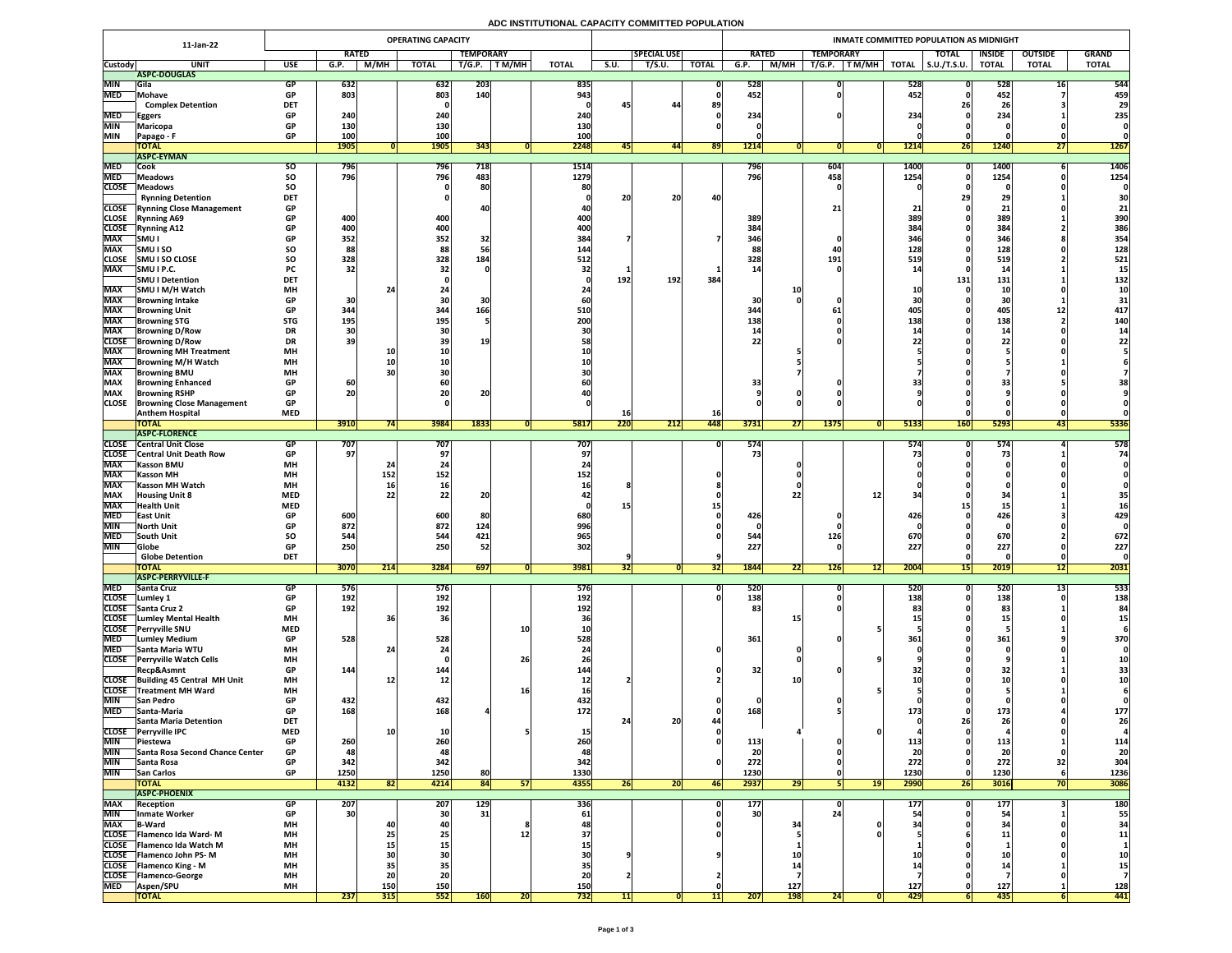# **ADC INSTITUTIONAL CAPACITY COMMITTED POPULATION**

|                            | 11-Jan-22                                                         | <b>OPERATING CAPACITY</b>                                        |                  |                 |                      |                           |                 |               |                           |                     |                                              | <b>INMATE COMMITTED POPULATION AS MIDNIGHT</b> |                 |                  |               |                      |                     |                                 |              |               |  |  |  |
|----------------------------|-------------------------------------------------------------------|------------------------------------------------------------------|------------------|-----------------|----------------------|---------------------------|-----------------|---------------|---------------------------|---------------------|----------------------------------------------|------------------------------------------------|-----------------|------------------|---------------|----------------------|---------------------|---------------------------------|--------------|---------------|--|--|--|
|                            |                                                                   |                                                                  | <b>RATED</b>     |                 | <b>TEMPORARY</b>     |                           |                 |               |                           | <b>SPECIAL USE</b>  |                                              | <b>RATED</b>                                   |                 | <b>TEMPORARY</b> |               |                      | <b>TOTAL</b>        | <b>OUTSIDE</b><br><b>INSIDE</b> |              | <b>GRAND</b>  |  |  |  |
| <b>Custody</b>             | <b>UNIT</b>                                                       | <b>USE</b>                                                       | G.P.             | M/MH            | <b>TOTAL</b>         | T/G.P.                    | T M/MH          | <b>TOTAL</b>  | S.U.                      | $T\overline{/S.U.}$ | <b>TOTAL</b>                                 | G.P.                                           | M/MH            | T/G.P.           | $\mid$ T M/MH | <b>TOTAL</b>         | $\vert$ S.U./T.S.U. | <b>TOTAL</b>                    | <b>TOTAL</b> | <b>TOTAL</b>  |  |  |  |
| <b>CLOSE</b>               | <b>ASPC-LEWIS</b><br> Morey                                       | GP/PC                                                            | 800              |                 | 800                  |                           |                 | 800           | <b>16</b>                 |                     | <b>16</b>                                    | 488                                            |                 |                  |               | 488                  |                     | 488                             |              | 489           |  |  |  |
|                            | <b>Morey Detention</b>                                            | <b>DET</b>                                                       |                  |                 |                      |                           |                 |               | 80                        |                     | 80                                           |                                                |                 |                  |               |                      |                     |                                 |              | 77            |  |  |  |
| <b>CLOSE</b>               | <b>Rast</b>                                                       | <b>PC</b>                                                        | 404              |                 | 404                  |                           |                 | 404           |                           |                     |                                              | 375                                            |                 |                  |               | <b>375</b>           |                     | 375                             |              | 379           |  |  |  |
| <b>CLOSE</b>               | <b>IRast I</b>                                                    |                                                                  |                  |                 |                      |                           |                 |               |                           |                     |                                              |                                                |                 |                  |               |                      |                     |                                 |              |               |  |  |  |
| <b>CLOSE</b>               | <b>RAST III</b>                                                   | <b>PC</b>                                                        |                  |                 |                      |                           |                 |               |                           |                     |                                              |                                                |                 |                  |               |                      |                     | 45                              |              |               |  |  |  |
| <b>MAX</b><br><b>CLOSE</b> | <b>Rast PC</b><br><b>Rast Close Mgt.</b>                          | <b>PC</b><br><b>PC</b>                                           | 320              |                 | 320                  |                           |                 | 320           |                           |                     |                                              | 288                                            |                 |                  |               | 288                  |                     | 288                             |              | 297           |  |  |  |
|                            | Lewis Medical                                                     | <b>MED</b>                                                       |                  |                 | 561                  |                           |                 |               |                           |                     | 17                                           |                                                |                 |                  |               |                      |                     |                                 |              |               |  |  |  |
| <b>MED</b>                 | Stiner I                                                          | <b>GP</b>                                                        | 378              |                 | 378                  | 197                       |                 | 575           |                           |                     |                                              | 378                                            |                 |                  |               | 402.                 |                     | 402                             |              | 407           |  |  |  |
| <b>MED</b>                 | <b>Stiner II</b>                                                  | <b>GP</b>                                                        | 400              |                 | 400                  | 208                       |                 | 608.          |                           |                     |                                              | 400                                            |                 | 114              |               | 514                  |                     | 514                             | 11           | 525           |  |  |  |
|                            | <b>Stiner Detention</b>                                           | <b>DET</b>                                                       |                  |                 |                      |                           |                 |               |                           |                     | 70                                           |                                                |                 |                  |               |                      |                     | 65                              |              | 67            |  |  |  |
|                            | MIN Bachman PC                                                    | <b>PC</b>                                                        | 300              |                 | 300                  |                           |                 | 376           |                           |                     |                                              | 278                                            |                 |                  |               | <b>270</b><br>2/8    |                     | CCC<br>2/8                      |              | 279           |  |  |  |
| <b>MED</b><br><b>MED</b>   | <b>Bachman GP</b>                                                 | <b>GP</b>                                                        | 300              |                 | 300                  | 76                        |                 | 376           |                           |                     |                                              | 295                                            |                 |                  |               | 295                  |                     | 295                             |              | 295           |  |  |  |
|                            | <b>Stiner Transitory</b><br><b>Bachman Detention</b>              | <b>TRANS</b><br><b>DET</b>                                       | 22               |                 | 22                   | <b>11</b>                 |                 | 33            |                           |                     | 80                                           |                                                |                 |                  |               |                      |                     | 71                              |              |               |  |  |  |
|                            | <b>CLOSE</b> Buckley PC                                           | <b>PC</b>                                                        | 750              |                 | 750                  |                           |                 | 750           | 8Ľ<br>16                  |                     |                                              | 616                                            |                 |                  |               | 616                  |                     | 616                             |              | 622           |  |  |  |
| <b>CLOSE</b>               | <b>Buckley PC II</b>                                              |                                                                  |                  |                 | 50                   |                           |                 |               |                           |                     |                                              |                                                |                 |                  |               |                      |                     | 38                              |              | 38            |  |  |  |
| <b>MED</b>                 | <b>Barchey PC I</b>                                               |                                                                  | 370              |                 | 370                  | 150                       |                 | 520           |                           |                     |                                              | 370                                            |                 |                  |               | 404                  |                     | 404                             |              | 405           |  |  |  |
| <b>MED</b>                 | <b>Barchey PC II</b>                                              |                                                                  | 370              |                 | 370                  | 120                       |                 | 490           |                           |                     |                                              | 354                                            |                 |                  |               |                      |                     | 354                             |              | 355           |  |  |  |
| <b>MED</b>                 | <b>Barchey PC III</b>                                             | <b>PC</b>                                                        | <b>60</b>        |                 | 60                   |                           |                 |               |                           |                     |                                              |                                                |                 |                  |               |                      |                     | 23                              |              |               |  |  |  |
| <b>MED</b>                 | <b>Barchey PC Watch Cells</b><br><b>CLOSE</b> Sunrise Male Minors | <b>MH</b><br><b>GP</b>                                           |                  |                 |                      |                           | <b>20</b>       |               |                           |                     |                                              |                                                |                 |                  |               |                      |                     | ┻┻                              |              |               |  |  |  |
| <b>CLOSE</b>               | <b>Sunrise Femal Minors</b>                                       | <b>GP</b>                                                        |                  |                 |                      |                           |                 |               |                           |                     |                                              |                                                |                 |                  |               |                      |                     |                                 |              |               |  |  |  |
|                            | CLOSE Sunrise Minors CDU/Watch                                    |                                                                  |                  |                 |                      |                           |                 |               |                           |                     |                                              |                                                |                 |                  |               |                      |                     |                                 |              |               |  |  |  |
| <b>MIN</b>                 | <b>Eagle Point Second Chance Center</b>                           | <b>GP</b>                                                        | 300              |                 | 300                  |                           |                 | 300           |                           |                     |                                              | 204                                            |                 |                  |               | 204                  |                     | 204                             |              | 205           |  |  |  |
|                            | <b>TOTAL</b>                                                      |                                                                  | 5104             |                 | 5104                 | 850                       | 20 <sup>1</sup> | <b>5974</b>   | 279                       |                     | 279                                          | 4182                                           |                 | 172              | 12            | 4366                 | $\overline{221}$    | 4587                            | 48           | 4635          |  |  |  |
|                            | <b>ASPC-SAFFORD</b>                                               |                                                                  |                  |                 |                      |                           |                 |               |                           |                     |                                              |                                                |                 |                  |               |                      |                     |                                 |              |               |  |  |  |
| <b>MIN</b>                 | <b>Fort Grant</b><br><b>Miles Detention</b>                       | <b>GP</b><br><b>DET</b>                                          | 588              |                 | 588                  | $\overline{160}$          |                 | 748           | 25                        | 24                  | 49                                           | 335                                            |                 |                  |               | <b>3351</b>          |                     | $\overline{335}$<br>12          |              | 335           |  |  |  |
| <b>MIN</b>                 | Graham                                                            | <b>GP</b>                                                        | 615              |                 | 615                  | 96                        |                 | 711           |                           |                     |                                              | 243                                            |                 |                  |               | 243                  |                     | 243                             |              | 243           |  |  |  |
| <b>MED</b>                 | Tonto                                                             | <b>PC</b>                                                        | 250              |                 | 250                  | 160                       |                 | 410           |                           |                     |                                              | 250                                            |                 |                  |               | 253                  |                     | 253                             |              | 254           |  |  |  |
|                            | <b>Tonto Detention</b>                                            | <b>DET</b>                                                       |                  |                 |                      |                           |                 |               |                           |                     |                                              |                                                |                 |                  |               |                      |                     |                                 |              |               |  |  |  |
|                            | <b>TOTAL</b>                                                      |                                                                  | <b>1453</b>      |                 | 1453                 | 416                       |                 | 1869          | <b>31</b>                 | 24                  | וככ                                          | 828                                            |                 |                  |               | 831                  | <u> 121</u>         | 843                             |              | 846           |  |  |  |
|                            | <b>ASPC-TUCSON</b>                                                |                                                                  |                  |                 |                      |                           |                 |               |                           |                     |                                              |                                                |                 |                  |               |                      |                     |                                 |              |               |  |  |  |
| <b>CLOSE</b>               | Cimarron<br><b>Cimarron Detention</b>                             | <b>GP</b><br><b>DET</b>                                          | 648              |                 | 648                  |                           |                 | 648           |                           | 48                  | 96                                           | 593                                            |                 |                  |               | 593                  |                     | 593<br>89                       |              | 597<br>89     |  |  |  |
| <b>CLOSE</b>               | <b>Rincon MH Watch</b>                                            | <b>MH</b>                                                        |                  |                 | 79                   |                           |                 | 85.           |                           |                     |                                              |                                                | 44              |                  |               |                      |                     | 44                              |              |               |  |  |  |
|                            | <b>CLOSE</b> Rincon Medical                                       | <b>MED</b>                                                       |                  |                 |                      |                           |                 |               | ot                        |                     | 66                                           |                                                |                 |                  |               |                      |                     | 63                              |              |               |  |  |  |
|                            | CLOSE Rincon S.N.U.                                               | <b>MED</b>                                                       |                  | 16 <sub>1</sub> | <b>16</b>            |                           |                 |               |                           |                     |                                              |                                                | 13 <sub>1</sub> |                  |               |                      |                     |                                 |              |               |  |  |  |
|                            | <b>CLOSE</b> Cimarron Transitory                                  | <b>TRANS</b>                                                     |                  |                 |                      |                           |                 |               |                           |                     |                                              |                                                |                 |                  |               |                      |                     |                                 |              |               |  |  |  |
| <b>CLOSE</b>               | Rincon                                                            | <b>GP</b>                                                        | 340              |                 | 340                  |                           |                 | 340           |                           |                     |                                              | 330                                            |                 |                  |               | 330                  |                     | 330                             |              | 330           |  |  |  |
| <b>CLOSE</b>               | <b>Rincon MH Program</b>                                          | <b>MH</b>                                                        |                  | 256             | 256                  |                           |                 | 256           |                           |                     |                                              |                                                | 188             |                  |               | 188                  |                     | 188<br>7 <sup>C</sup>           |              | 188           |  |  |  |
| <b>MAX</b><br><b>MAX</b>   | <b>Rincon MH Program II</b><br><b>Rincon MH Watch II</b>          | <b>MH</b><br><b>MH</b>                                           |                  | 149             | 149                  |                           | 20              | 152           |                           |                     |                                              |                                                | 76              |                  |               |                      |                     |                                 |              | 82            |  |  |  |
| <b>MED</b>                 | Santa Rita                                                        | <b>GP</b>                                                        | 768              |                 | 768                  |                           |                 | 768           |                           |                     |                                              | 702                                            |                 |                  |               | 702                  |                     | 702                             |              | 709           |  |  |  |
| <b>MED</b>                 | Manzanita S.N.U.                                                  | <b>MED</b>                                                       |                  |                 | 25                   |                           | <b>20</b>       |               |                           |                     |                                              |                                                | 25              |                  |               |                      |                     | 43                              |              |               |  |  |  |
| <b>MED</b>                 | Manzanita                                                         | <b>GP</b>                                                        | 179              |                 | 179                  | 107                       |                 | 286           |                           |                     |                                              | 179                                            |                 |                  |               | 230                  | <b>NA</b>           | 230                             |              | 231           |  |  |  |
| <b>MED</b>                 | Manzanita Second Chance Center                                    | <b>GP</b>                                                        | 48               |                 |                      |                           |                 |               |                           |                     |                                              | 2 <sub>q</sub>                                 |                 |                  |               |                      | <b>NA</b>           | 29                              |              | 29            |  |  |  |
| <b>MED</b>                 | Manzanita Watch Cells                                             | <b>MH</b>                                                        |                  |                 |                      |                           |                 |               |                           |                     |                                              |                                                |                 |                  |               |                      |                     |                                 |              |               |  |  |  |
| <b>MED</b>                 | <b>Manzanita Residential</b>                                      | <b>MED</b>                                                       |                  |                 | <b>58</b>            |                           |                 |               |                           |                     |                                              |                                                |                 |                  |               |                      |                     | r,                              |              |               |  |  |  |
| <b>MED</b>                 | Manzanita Detention<br>Winchester                                 | <b>DET</b><br><b>GP</b>                                          | 400              |                 | 400                  | 336                       |                 | 736           | 12                        |                     | 23                                           | 400                                            |                 | 283              |               | 683                  |                     | 683                             |              | 688           |  |  |  |
|                            | <b>Winchester Detention</b>                                       | <b>DET</b>                                                       |                  |                 |                      |                           |                 |               |                           | ∸∸                  | 2 <sub>4</sub>                               |                                                |                 |                  |               |                      |                     |                                 |              |               |  |  |  |
|                            | <b>Complex Detention</b>                                          | <b>DET</b>                                                       |                  |                 |                      |                           |                 |               | 40                        | 40                  | 80                                           |                                                |                 |                  |               |                      | $\mathbf{D}$        |                                 |              | 58            |  |  |  |
| <b>MIN</b>                 | Catalina                                                          | <b>GP</b>                                                        | 360              |                 | 360                  |                           |                 | 360           |                           |                     |                                              | 351                                            |                 |                  |               | <b>351</b>           |                     | 351                             |              | 352           |  |  |  |
| <b>MIN</b>                 | Whetstone                                                         | <b>GP</b>                                                        | 1250             |                 | 1250                 |                           |                 | 1250          |                           |                     |                                              | 937                                            |                 |                  |               | 937                  |                     | 937                             |              | 938           |  |  |  |
|                            | <b>TOTAL</b><br><b>ASPC-WINSLOW</b>                               |                                                                  | 3993             | $\boxed{607}$   | 4600                 | <b>467</b>                | 49              | <b>5116</b>   | 178                       | 111                 | 289                                          | 3521                                           | <b>406</b>      | 339              | <b>18</b>     | 4284                 | 221                 | 4505                            | 32           | 4537          |  |  |  |
| <b>MIN</b>                 | Coronado                                                          | GP                                                               | 492              |                 | <b>492</b>           | <b>136</b>                |                 | 628           |                           |                     |                                              | 253                                            |                 |                  |               | 253                  |                     | 253                             |              | 253           |  |  |  |
| <b>CLOSE</b>               | Kaibab                                                            | GP                                                               | 800              |                 | 800                  |                           |                 | 800           |                           |                     |                                              | 670                                            |                 |                  |               | 670                  |                     | 670                             |              | 675           |  |  |  |
|                            | <b>Complex Detention</b>                                          | <b>DFT</b><br>$\triangleright$ $\triangleright$ $\triangleright$ |                  |                 |                      |                           |                 |               | ▴◡▮                       | 1 Q I<br>▃◡         | $\smash{\smash{\cup}}\,\smash{\smash{\cup}}$ |                                                |                 |                  |               |                      | LVI                 | LV                              |              |               |  |  |  |
| <b>MIN</b>                 | Apache                                                            | <b>GP</b>                                                        | 334              |                 | 334                  | 80                        |                 | 414           |                           |                     |                                              | 334                                            |                 |                  |               | 341                  |                     | 341                             |              | 341           |  |  |  |
|                            | <b>Apache Detention</b>                                           | <b>DET</b>                                                       |                  |                 |                      |                           |                 |               |                           |                     | <b>12</b>                                    |                                                |                 |                  |               |                      |                     |                                 |              |               |  |  |  |
|                            | <b>TOTAL</b>                                                      |                                                                  | 1626             |                 | <b>1626</b>          | 216                       |                 | 1842          | 32                        | 19                  | 51                                           | <b>1257</b>                                    |                 |                  |               | <b>1264</b>          | 20                  | <b>1284</b>                     |              | 1289          |  |  |  |
|                            | <b>ASPC-YUMA</b>                                                  |                                                                  |                  |                 |                      |                           |                 |               |                           |                     |                                              |                                                |                 |                  |               |                      |                     |                                 | 91           |               |  |  |  |
| <b>MED</b>                 | Cheyenne<br><b>Cheyenne Detention</b>                             | <b>GP</b><br><b>DET</b>                                          | $\overline{800}$ |                 | 800                  | 324                       |                 | <b>1124</b>   | 40                        | 39                  | 79                                           | 728                                            |                 |                  |               | $\overline{728}$     |                     | $\overline{728}$<br>54          | $\angle$ l   | 749<br>58     |  |  |  |
| <b>MIN</b>                 | Cocopah                                                           | <b>GP</b>                                                        | 250              |                 | 250                  | 80                        |                 | 330           |                           |                     |                                              |                                                |                 |                  |               |                      |                     |                                 |              |               |  |  |  |
| <b>CLOSE</b>               | Dakota Y13                                                        | <b>GP</b>                                                        | 800              |                 | 800                  |                           |                 | 800           | 16                        |                     | <b>16</b>                                    | 380                                            |                 |                  |               | 380                  |                     | 380                             |              | 388           |  |  |  |
|                            | <b>Dakota Detention</b>                                           | <b>DET</b>                                                       |                  |                 |                      |                           |                 |               | 80                        |                     | 80                                           |                                                |                 |                  |               |                      | 49                  | 49                              |              | 51            |  |  |  |
| <b>MED</b>                 | Cibola                                                            | <b>GP</b>                                                        | 1250             |                 | 1250                 | 16                        |                 | 1266          |                           |                     |                                              | 841                                            |                 |                  |               | 841                  |                     | 841                             | ΨŚ           | 854           |  |  |  |
| <b>MIN</b>                 | La Paz                                                            | <b>GP</b>                                                        | 1250             |                 | 1250                 |                           |                 | 1250          |                           |                     |                                              | 725                                            |                 |                  |               | 725                  |                     | 725                             |              | 725           |  |  |  |
|                            | <b>TOTAL</b><br><b>TOTAL IN-STATE</b>                             |                                                                  | 4350<br>29780    | <b>1292</b>     | 4350<br><b>31072</b> | <b>420</b><br><b>5486</b> | 146             | 4770<br>36704 | <b>136</b><br><b>1006</b> | 39<br><b>469</b>    | <b>175</b><br><b>1475</b>                    | 2674<br>22395                                  | 682             | 2051             | 61            | 2674<br><b>25189</b> | 103<br>810          | 2777<br>25999                   | 48<br> 294   | 2825<br>26293 |  |  |  |
|                            |                                                                   |                                                                  |                  |                 |                      |                           |                 |               |                           |                     |                                              |                                                |                 |                  |               |                      |                     |                                 |              |               |  |  |  |